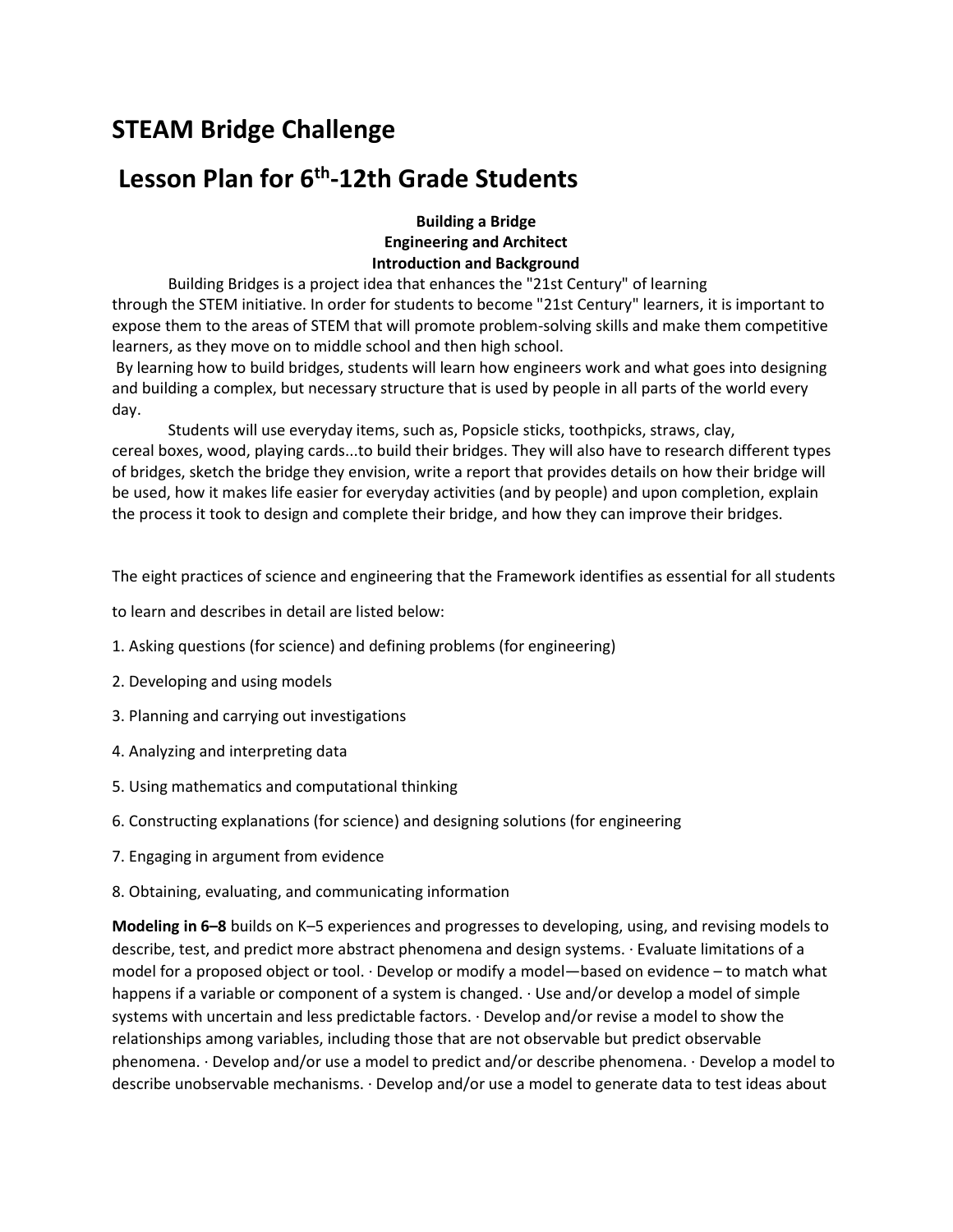phenomena in natural or designed systems, including those representing inputs and outputs, and those at unobservable scales.

Modeling in 9–12 builds on K–8 experiences and progresses to using, synthesizing, and developing models to predict and show relationships among variables between systems and their components in the natural and designed worlds. · Evaluate merits and limitations of two different models of the same proposed tool, process, mechanism or system in order to select or revise a model that best fits the evidence or design criteria. · Design a test of a model to ascertain its reliability. · Develop, revise, and/or use a model based on evidence to illustrate and/or predict the relationships between systems or between components of a system. · Develop and/or use multiple types of models to provide mechanistic accounts and/or predict phenomena, and move flexibly between model types based on merits and limitations. · Develop a complex model that allows for manipulation and testing of a proposed process or system. · Develop and/or use a model (including mathematical and computational) to generate data to support explanations, predict phenomena, analyze systems, and/or solve problems.

Students will participate in the STEM initiative using the component of engineering in designing, creating, and building bridges using materials easily accessible. Building Bridges will introduce students to the skills utilized by engineers through the process of problem-solving, researching, designing and building bridges. This project will be implemented during and outside of school and will incorporate parental/guardian involvement. As a result of this project, students will learn what STEM (Science, Technology, Engineering, and Math) is, what it involves, how STEM relates to our everyday lives, what engineers do, what necessary skills are involved within STEM, such as, how to problem-solve, how to research and re-evaluate their designs, how to improve on what they build, and how "bridges" relate to "real-life".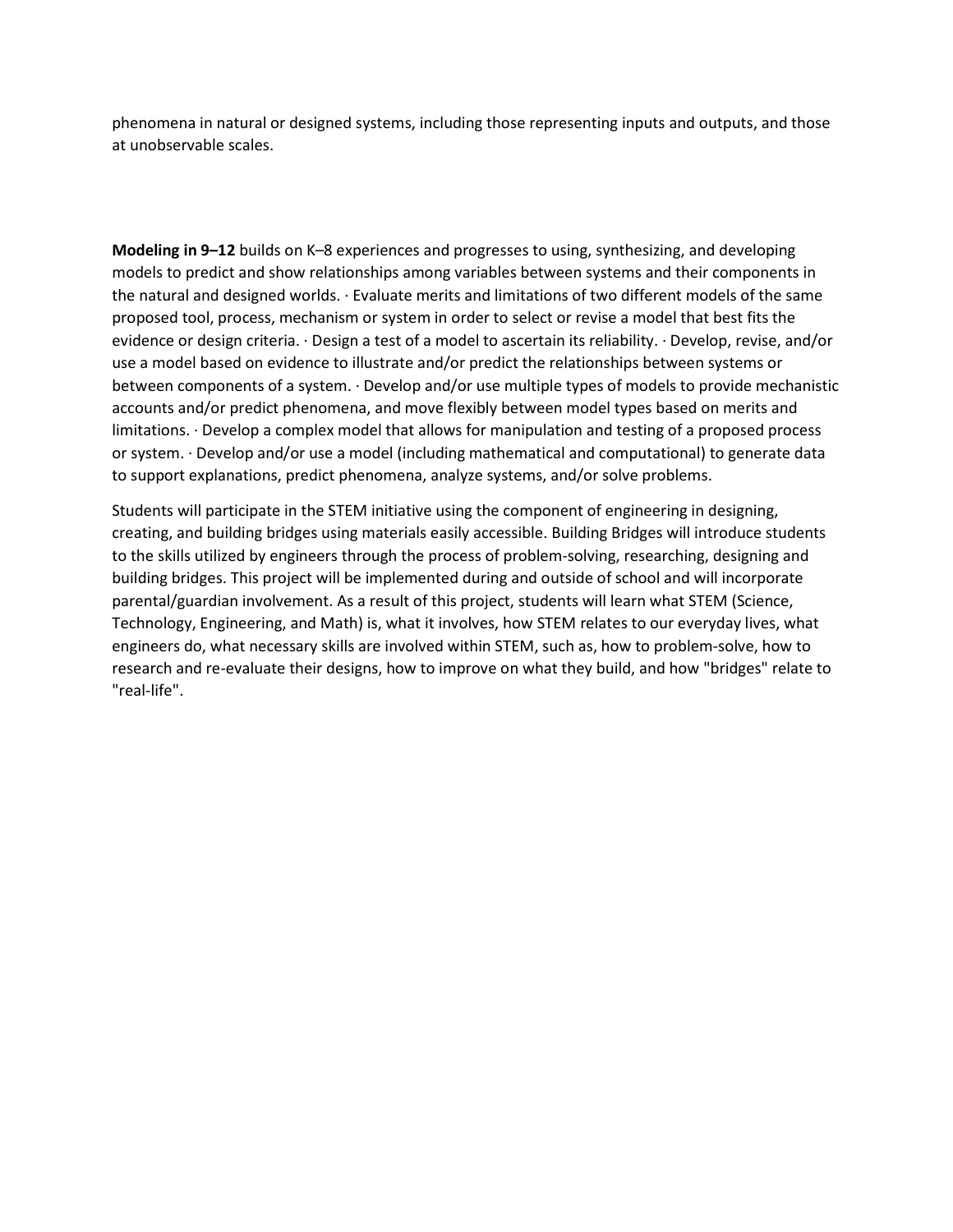Building Bridges Lesson Plan for 6<sup>th</sup>-12<sup>th</sup> Grades

| <b>Student Name</b> |  |
|---------------------|--|
| Teacher:            |  |

Design Challenge: Make sure you research what type of bridge you would like to build. Be creative. Make a few sketches of your design before you actually start to build it. That's what great engineers do!

Criteria: Your Bridge must:

- Be at least 12" long Support 1-2 lbs. (or equivalent metric weight)
- Hold the weight for at least 5 minutes Label right, acute and/or obtuse angles
- A way to get on and off the bridge (toy car…)
- Optional: colorful & attractive

#### Examples of Materials you can use:

- Cardboard or cardboard tubes Paper clips, straws, toothpicks, Popsicle sticks
- Construction paper, tape, Styrofoam, egg cartons, string
- Poster board, food items

Research: Look up the following bridges and decide which one you would like to build:

- Beam bridge
- Suspension bridge
- Arch bridge
- Cantilever bridge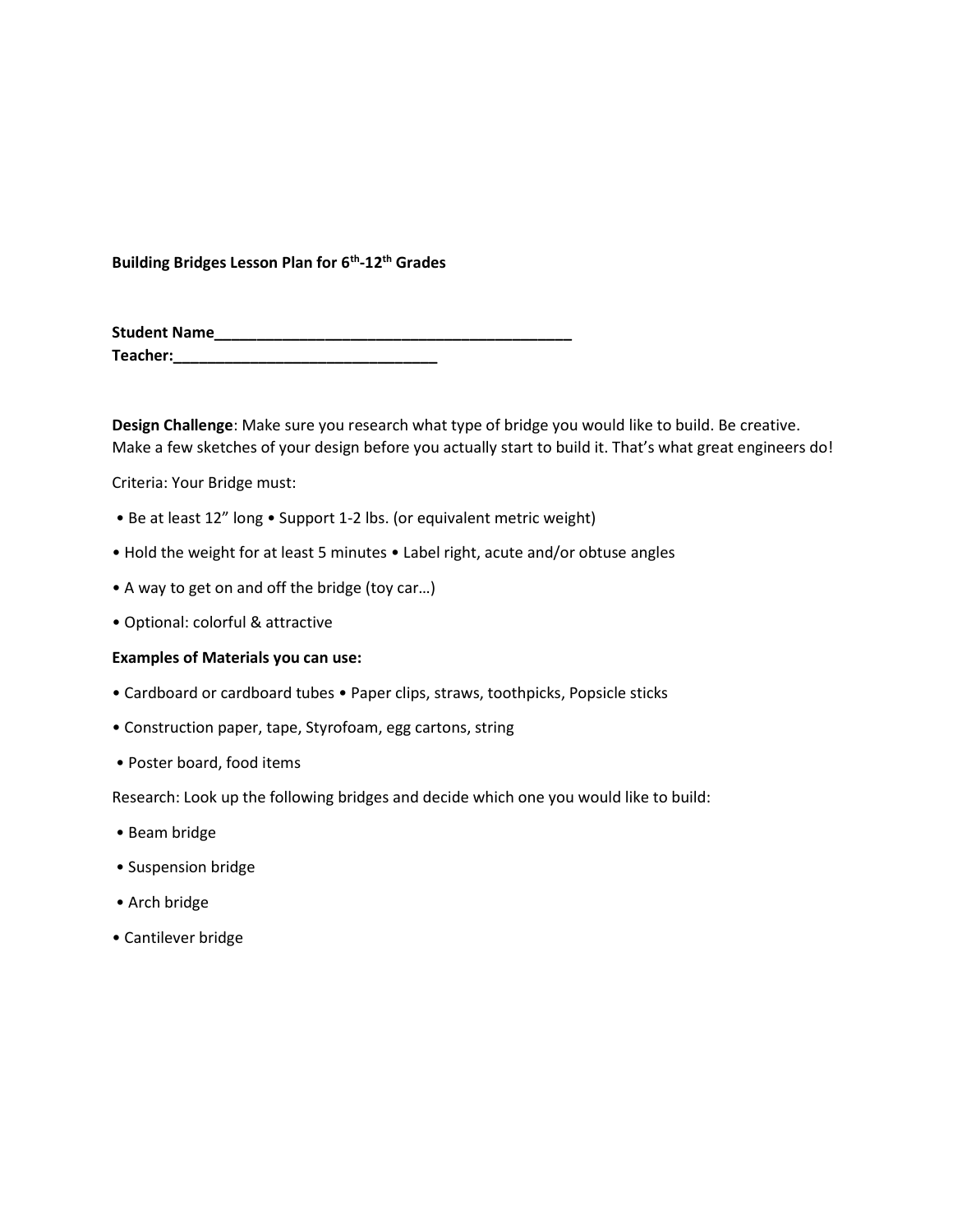| <b>Student Name:</b> | <b>Feacher:</b> |
|----------------------|-----------------|
|                      |                 |

## Lesson Plan for 6<sup>th</sup>-12<sup>th</sup> Grade

Essential Question: How are structures built and how are they important in our world? (Use this question following the second part of the lesson; provide students first with the engagement/inquiry below first).

Engagement and Explore: Provide students, working in groups, a zip loc bag with one marble, 4-6 bendable straws, 2-3 index cards, one small Dixie cup, one small marble, a cube size piece of clay, toothpicks (optional), and masking tape.

Explain to them that they will be building a structure that will provide a "road way" for the marble and it must be able to travel down the structure till it ends up in the small cup. Tell students that the "tallest" structure will "win". Each student within their group, should first sketch in their journal an idea they may have and then as a group, discuss each other's ideas and come to a consensus as to which model sketched they will build. (This will give the student's the opportunity to share their ideas, sketches and begin teaching them the importance of collaboration.) Do not give them any more instructions. Allow the students to work together in designing and building their structure. (You will walk around the room and provide feedback to any questions they may have with guidance, not answers…)

Explanation: Once all groups are finished with building their structure, give them a few minutes to test their design. As they are testing their design have students give you verbal explanations as to why they chose their design and observe whether their goal of the marble ending up in the cup (as well as how high the structure is) was accomplished. Once all the groups have given you a verbal explanation, have the students go back to their journals and write what they observed and guide them to answer the following questions:

1) Did your structure meet the criteria of providing a "road way" for the marble to reach its destination without falling off the track?

2) Would you have done something different or changed it in any way?

3) Were there any materials that you did not used and why?

 4) What materials were the most useful? Least useful? 5) How does your structure relate to our everyday lives?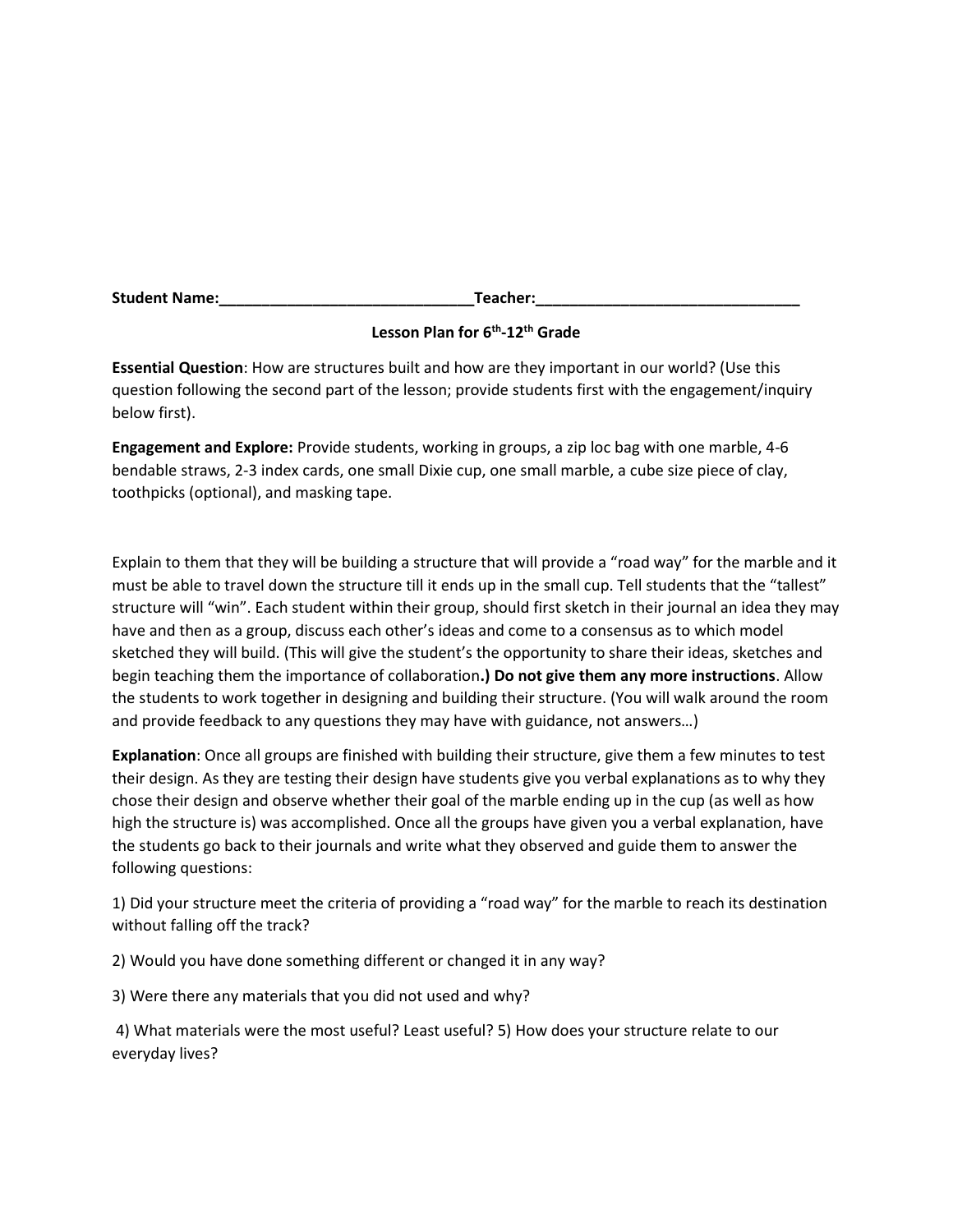Engagement and Extension: The following week have the students watch the "Bill Nye, the Science Guy" video on building structures. It is a great tool to introduce the lesson on Building Bridges. If your media center does not have this video, any other short clip on bridges will suffice. In addition, as a further engagement, you can read one of the books provided on the book list. During this time, you can then go over certain vocabulary as "personal terms", the purpose being that students will begin to understand what a structure is and that a "bridge" is a structure used all over the world for traveling and transferring. The vocabulary will then be more meaningful than having them look up the words "structure, engineering, designing…" Elaborate and Evaluation: They will research bridges, sketch their designs, re-design if necessary, and complete a written report with their bridge. (This will be part of the evaluation). The evaluation component has a rubric that students will use as a checklist to ensure they have met all the criteria of building their bridge.

\*\* Do not make this a Mandatory assignment. The whole purpose of this lesson is to get students excited about the engineering component in STEM, have them begin to think about Science in a whole new way, integrate Math (to minimize fear, especially for those students that have difficulty with math), use technology and learn how to research, begin to write their thoughts and ideas, which will lead them to have more questions which they can record and research.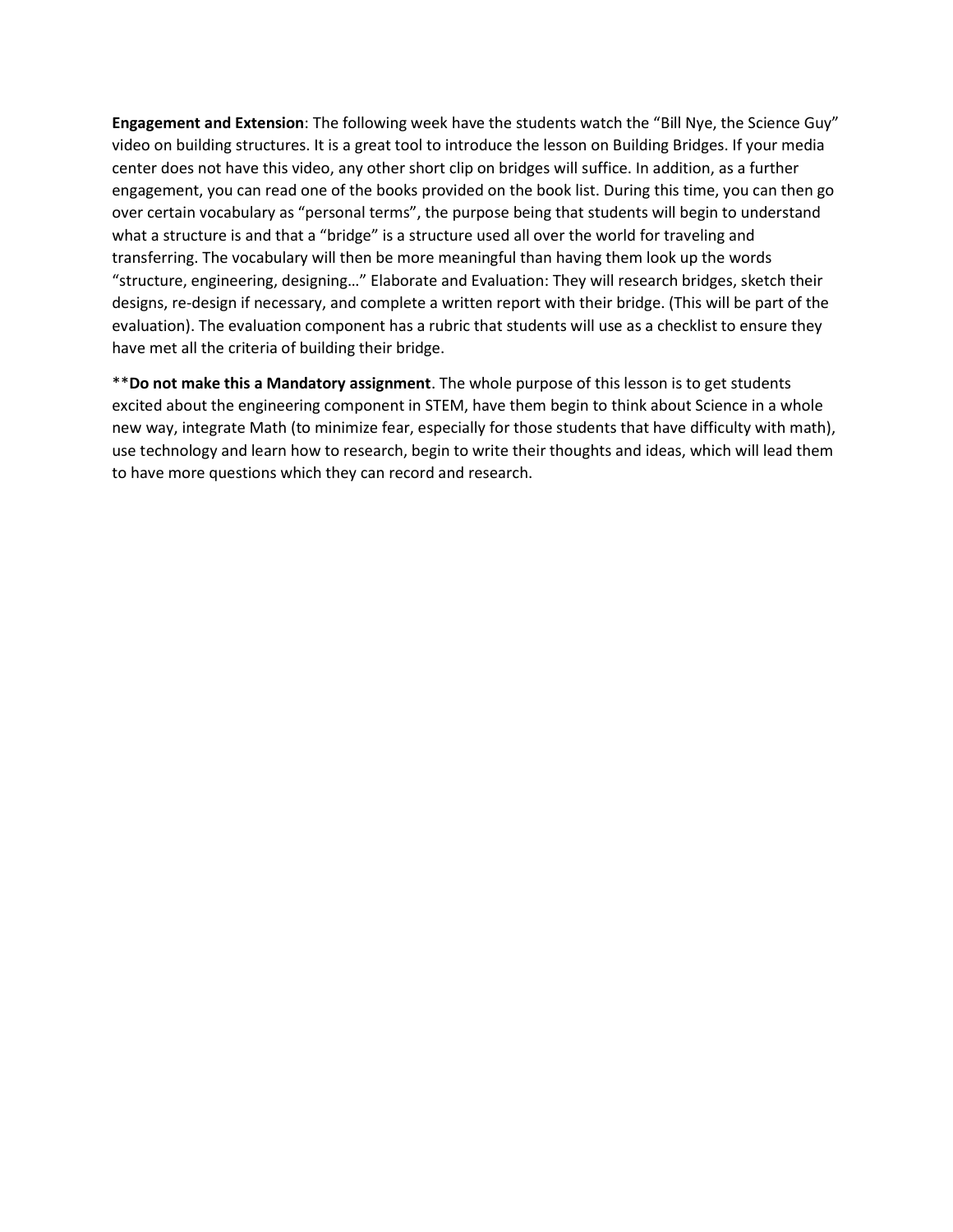Name\_\_\_\_\_\_\_\_\_\_\_\_\_\_\_\_\_\_\_\_\_\_\_\_\_\_\_\_\_\_\_\_\_\_\_\_\_ Teacher\_\_\_\_\_\_\_\_\_\_\_\_\_\_\_\_\_\_\_\_\_\_\_\_\_\_\_

# Bridge Design

# Draw or describe some possible bridges

| First Sketch | Second Sketch |
|--------------|---------------|
| Third Sketch | Fourth Sketch |
|              |               |
|              |               |
|              |               |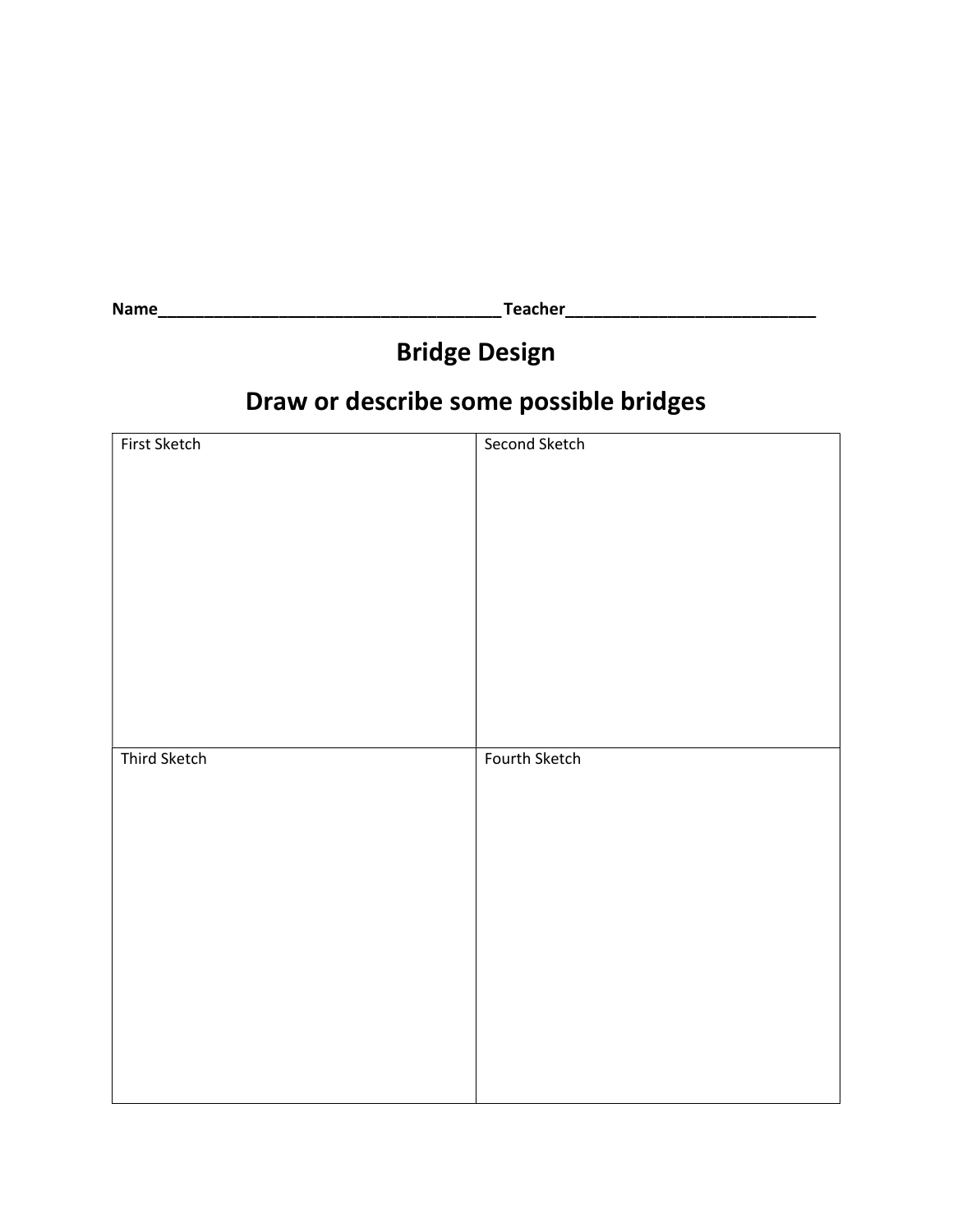\*Make sure you label all the parts with the materials you think you will use.

Notes below: (These notes can be what problems/solutions to create your bridge, how you solve them, what materials worked or didn't worked, what you had to change/adjust while making your bridge...)

**Test your Bridge:** 

- Is your bridge at least 12" long? Yes No
- . Does your bridge support/hold at least 1-2 pounds or the metric equivalent? Yes No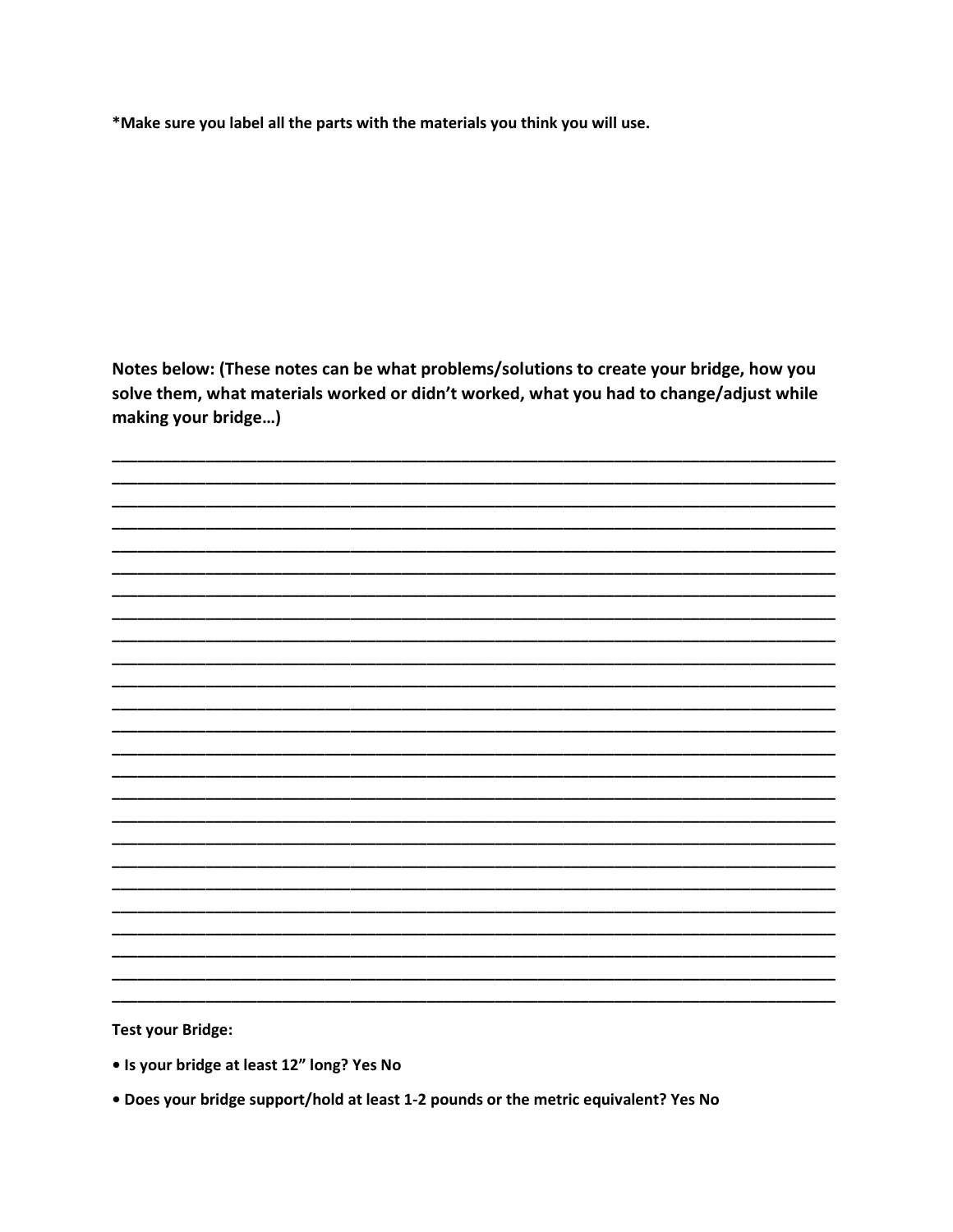- . Does your bridge hold this weight for at least five minutes? Yes No
- · Does your bridge contain right, acute, or obtuse angles? Yes No
- . Is there a way to get onto and off your bridge? Yes No
- Is your project neat and colorful? Yes No

### **Evaluate your Bridge:**

|    | 1. What would you have done                                                                  |
|----|----------------------------------------------------------------------------------------------|
|    |                                                                                              |
|    |                                                                                              |
| 2. | What could you add to it to make it                                                          |
|    |                                                                                              |
|    |                                                                                              |
|    |                                                                                              |
|    |                                                                                              |
| 3. | What was the easiest part to build/what was the most                                         |
|    |                                                                                              |
|    |                                                                                              |
|    |                                                                                              |
| 4. | How does this bridge relate to "real-life"? How would it be used? Where would it be located? |
|    |                                                                                              |